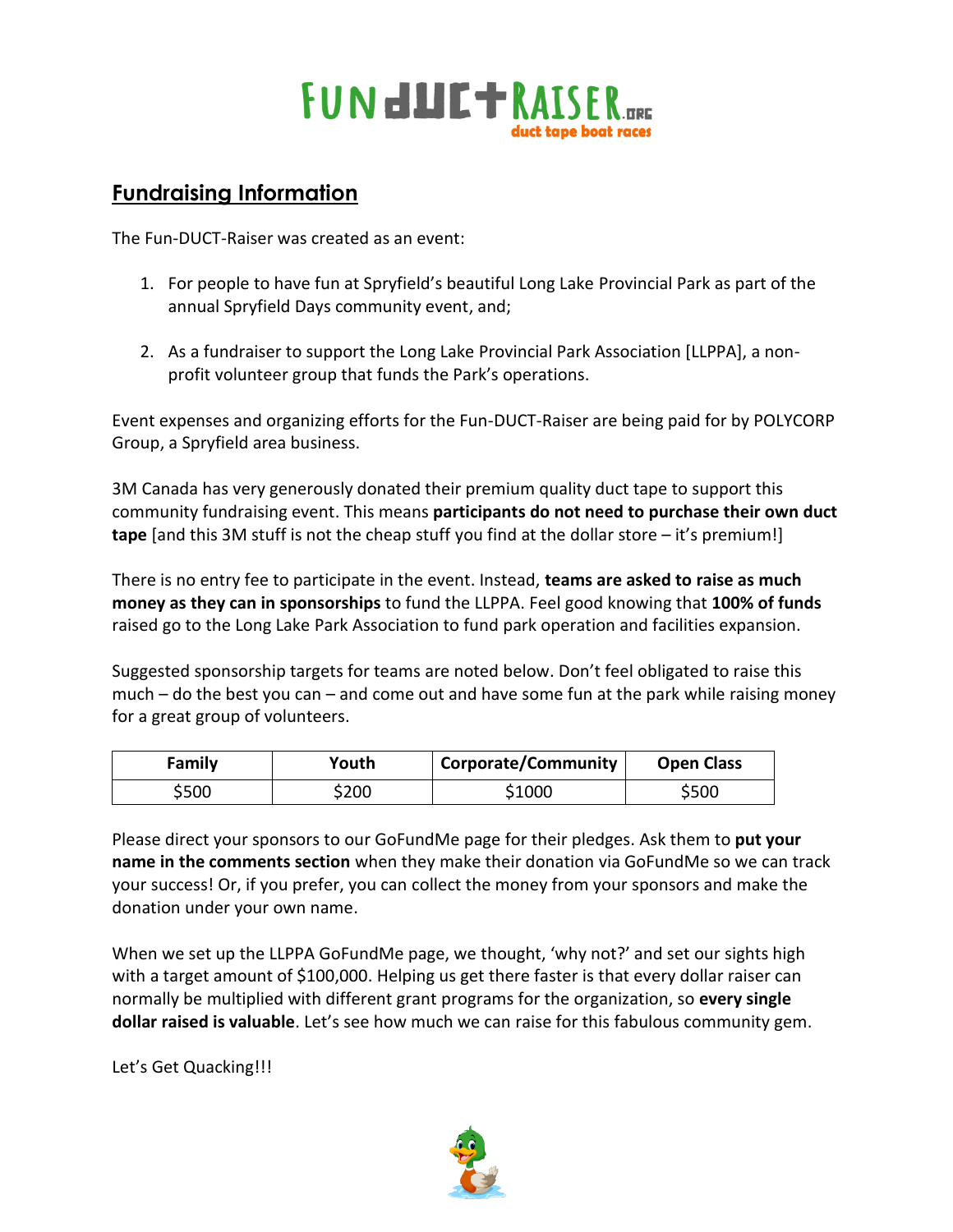

## **Race Day Schedule**

**Location:** Long Lake Provincial Park, Waterfront Trail Boat Launch Area, 75 Old Sambro Road

#### **Pre-race line-up: 12 pm – 12:45 pm**

All boats must be on site, registered, and have their boat number secured to the vessel by 1:00pm. The parking lot has limited space and will be used for unloading of boats only. Please move your vehicle and park on the surrounding streets or at South Centre Mall on Dentith Road.

#### **Judging: 1:00 pm**

Our judges will choose the winner of most creative boat.

#### **Duct Tape Boat races: immediately following the judging**

When your boat is called, you'll place it in the water at the starting point. We will have volunteers on hand to keep your boat steady before you start, or you can bring someone with you to do that. Boats will race from the boat launch to a buoy approximately 80m away, paddle around the buoy and back to the start point.

#### **Duct Tape Boat Divisions:**

- 1. Family :: Families with children a minimum of 8 years old.
- 2. Youth :: Aged 12 to 17. The boats must be built and decorated with very limited adult involvement and must be paddled by the youth.
- 3. Corporate/Community :: Businesses and community groups.
- 4. Open Class :: Open to any age (8+ years old) or group who wishes to participate.

#### **Heats:**

Heats will consist of, at most, 4 boats at a time. Boats with the fastest times in the preliminary heats will race again, and perhaps a third time, depending on the number of boats participating.

#### **Awards: Following the Race**

Once the races are over, please join us at the boat launch area for the announcement of awards. Certificates will be given out to the winners to commemorate their success!

**Finally:** At the end of the race, please take your boat with you or discard it in the designated spot in the parking lot.

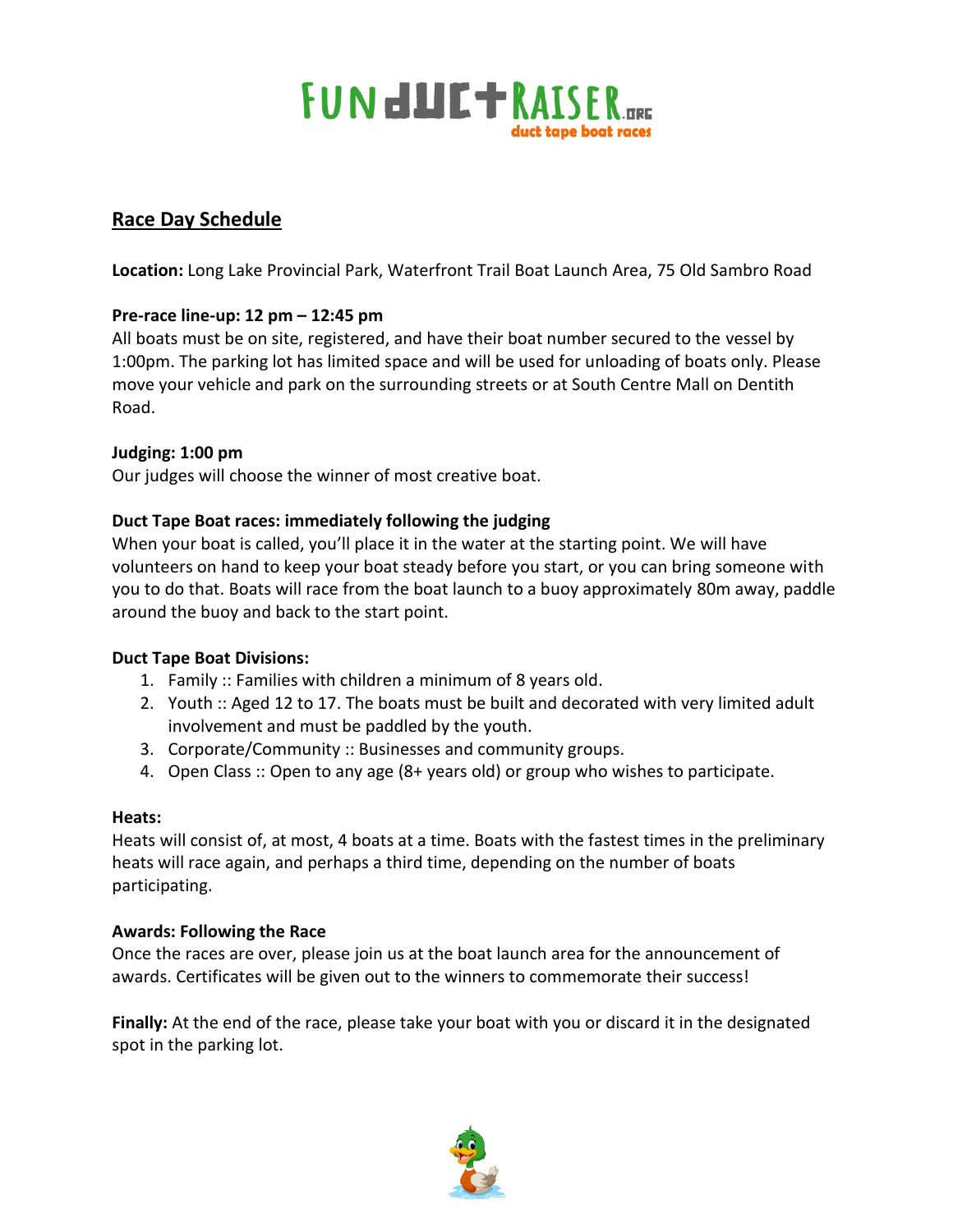

# **General Race Rules**

- Boats must be labelled with a name. The name must be in letters/numbers at least 4" high.
- Crew costumes and themes are encouraged.
- Minimum age of crew is 8 years old. Children under the age of 12 must have an adult in the boat with them.
- No more than 4 people per boat.
- Every crew member must wear a personal flotation device (PFD) and proper footwear.
- During the competition, the crew must be IN the boat. They cannot be towing it in, pushing it, or holding onto it from the outside. IN means IN!
- All propulsion must be from the entrants and is limited to one oar or paddle per person; double-ended kayak-style paddles are allowed.
- No swimming or using a PFD (personal flotation device) to aid boat flotation.
- If your boat sinks, your team must exit the water immediately without interfering with the other participants.
- Sunken boats (it happens…) must be dragged to parking lot surface for disposal. Entrants must collect all parts that may become separated from boats in the lake.
- Throwing water on another boat and/or unsafe behaviour = disqualification.
- Behaviour considered unbecoming a sportsperson will result in disqualification.
- No pets allowed in the boats.
- All race participants must sign a waiver and release agreement prior to the race.
- Judges will decide on the interpretation of the rules in the event there is ambiguity or unforeseen situations.

## **Awards**

- **1st, 2nd, and 3rd place** will be awarded per boat division
- **Creativity Award** boats will be judged on design, appearance and originality; appearance might also include consideration for costumes worn by the boat crew
- **Titanic Award** this award will be given to the most spectacular sinking
- **People's Choice Award**  determined by poll